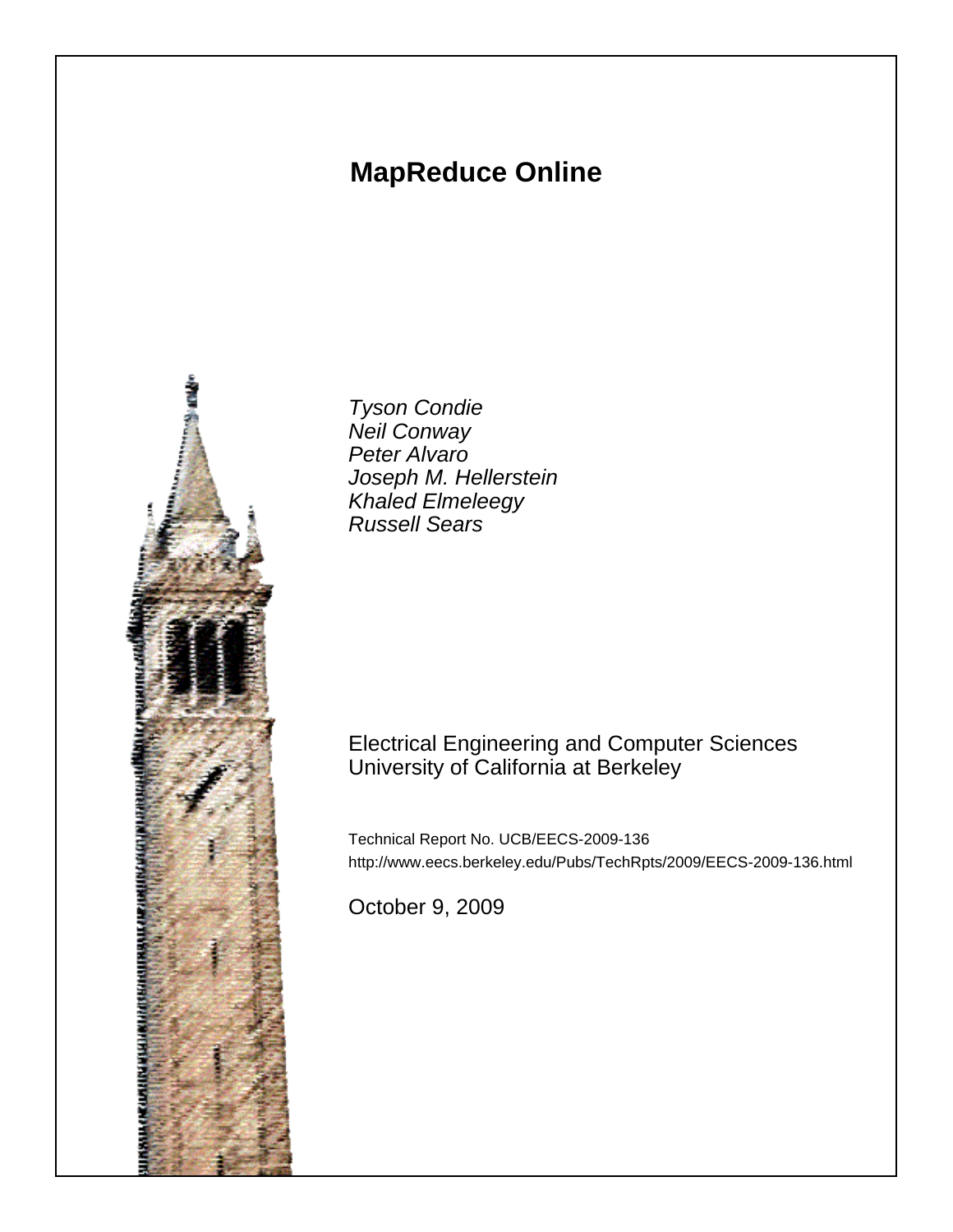Copyright © 2009, by the author(s). All rights reserved.

Permission to make digital or hard copies of all or part of this work for personal or classroom use is granted without fee provided that copies are not made or distributed for profit or commercial advantage and that copies bear this notice and the full citation on the first page. To copy otherwise, to republish, to post on servers or to redistribute to lists, requires prior specific permission.

# Acknowledgement

We would like to thank Kuang Chen, Akshay Krishnamurthy, and Mosharaf Chowdhury for their helpful comments. This research is supported by grants from the National Science Foundation and the Natural Sciences and Engineering Research Council of Canada.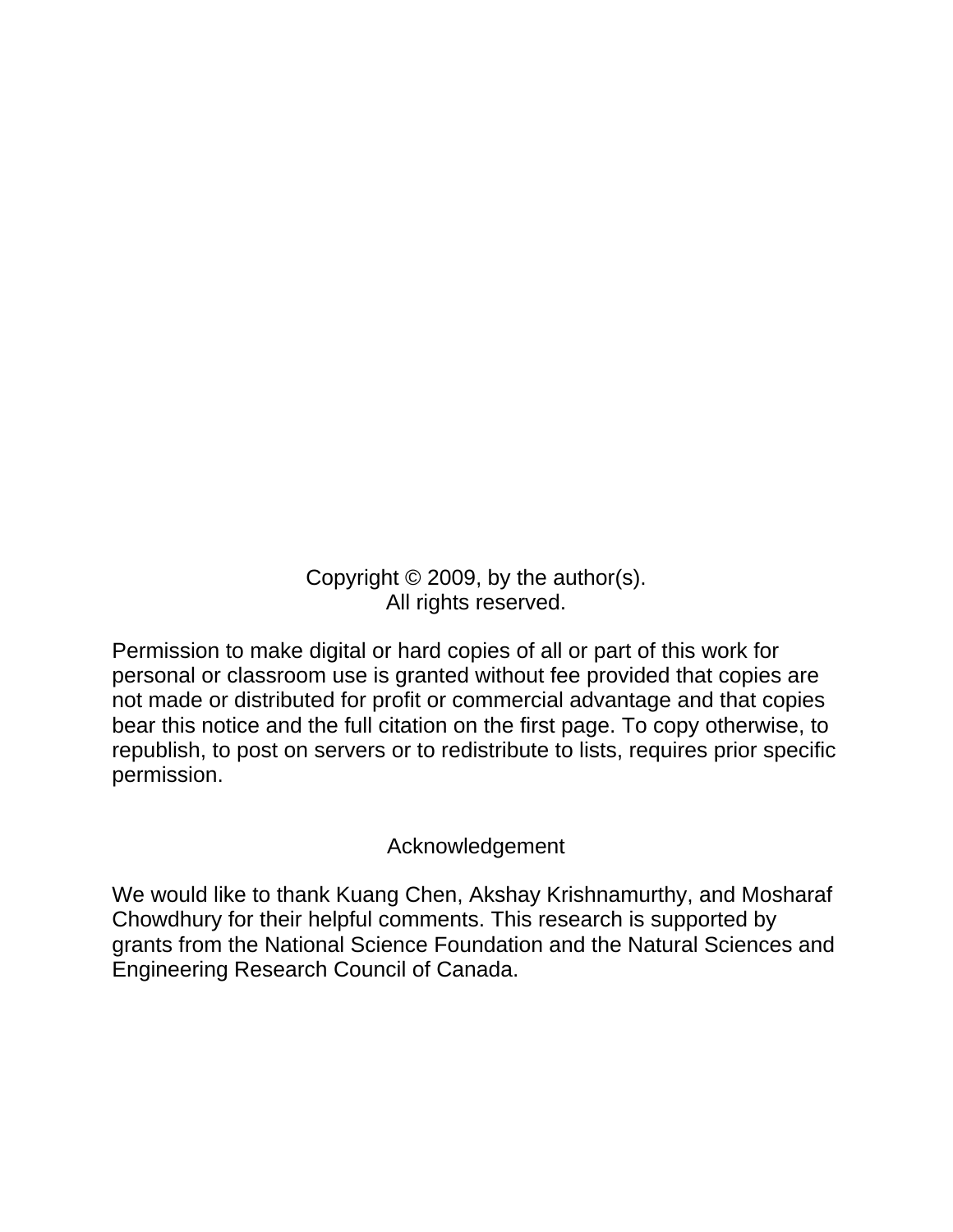# MapReduce Online

Tyson Condie, Neil Conway, Peter Alvaro, Joseph M. Hellerstein *UC Berkeley*

> Khaled Elmeleegy, Russell Sears *Yahoo! Research*

### Abstract

MapReduce is a popular framework for data-intensive distributed computing of batch jobs. To simplify fault tolerance, the output of each MapReduce task and job is *materialized* to disk before it is consumed. In this paper, we propose a modified MapReduce architecture that allows data to be *pipelined* between operators. This extends the MapReduce programming model beyond batch processing, and can reduce completion times and improve system utilization for batch jobs as well. We present a modified version of the Hadoop MapReduce framework that supports *online aggregation*, which allows users to see "early returns" from a job as it is being computed. Our Hadoop Online Prototype (*HOP*) also supports *continuous queries*, which enable MapReduce programs to be written for applications such as event monitoring and stream processing. HOP retains the fault tolerance properties of Hadoop, and can run unmodified user-defined MapReduce programs.

# 1 Introduction

MapReduce has emerged as a popular way to harness the power of large clusters of computers. MapReduce allows programmers to think in a *data-centric* fashion: they focus on applying transformations to sets of data records, and allow the details of distributed execution, network communication, coordination and fault tolerance to be handled by the MapReduce framework.

The MapReduce model is typically applied to large batch-oriented computations that are concerned primarily with time to job completion. The Google MapReduce framework [6] and open-source Hadoop system reinforce this usage model through a batch-processing implementation strategy: the entire output of each map and reduce stage is *materialized* to stable storage before it can be consumed by the next stage, or produce output. Batch materialization allows for a simple and elegant checkpoint/restart fault tolerance mechanism that is critical in large deployments, which have a high probability of slowdowns or failures at worker nodes.

We propose a modified MapReduce architecture in which intermediate data is *pipelined* between operators, while preserving the programming interfaces and fault tolerance models of previous MapReduce frameworks. To validate this design, we developed the Hadoop Online Prototype (HOP), a pipelining version of Hadoop.

Pipelining provides several important advantages to a MapReduce framework, but also raises new design challenges. We highlight the potential advantages first:

- A downstream dataflow element can begin consuming data before a producer element has finished execution, which can increase opportunities for parallelism, improve utilization, and reduce response time. In Section 3.5, we show that HOP can achieve significantly lower job completion times than unmodified Hadoop.
- Since reducers begin processing data as soon as it is produced by mappers, they can generate and refine an approximation of their final answer during the course of execution. This technique, known as *online aggregation* [11], can reduce the turnaround time for data analysis by several orders of magnitude. We describe how we adapted online aggregation to our pipelined MapReduce architecture in Section 4.
- Pipelining widens the domain of problems to which MapReduce can be applied. In Section 5, we show how HOP can be used to support *continuous queries*: MapReduce jobs that run continuously, accepting new data as it arrives and analyzing it immediately. This allows MapReduce to be applied to domains such as system monitoring and stream processing.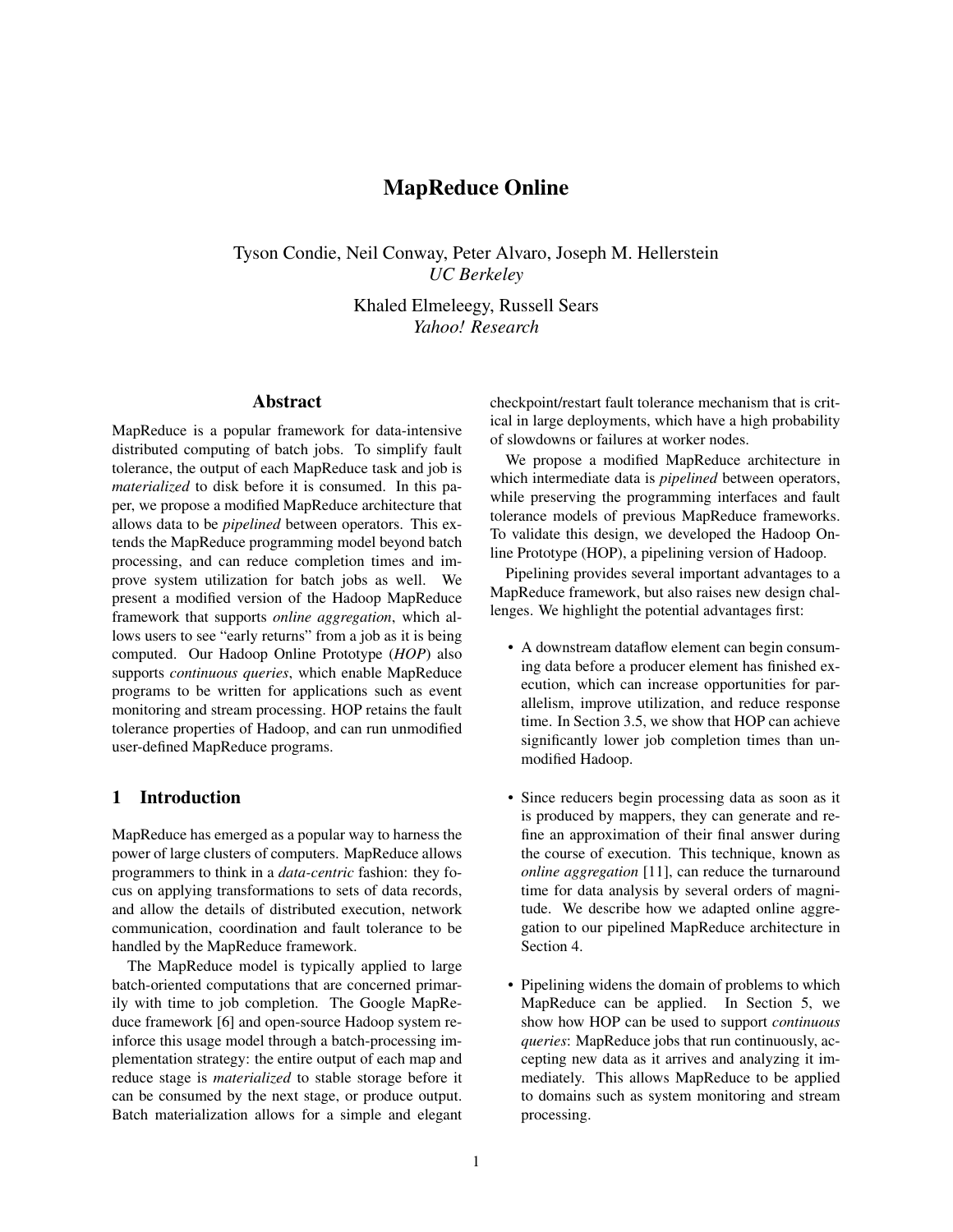Pipelining raises several design challenges. First, Google's attractively simple MapReduce fault tolerance mechanism is predicated on the materialization of intermediate state. In Section 3.3, we show that this can coexist with pipelining, by allowing producers to periodically ship data to consumers in parallel with their materialization. A second challenge arises from the greedy communication implicit in pipelines, which is at odds with batch-oriented optimizations supported by "combiners": map-side code that reduces network utilization by performing compression and pre-aggregation before communication. We discuss how the HOP design addresses this issue in Section 3.1. Finally, pipelining requires that producers and consumers are co-scheduled intelligently; we discuss our initial work on this issue in Section 3.4.

# 1.1 Structure of the Paper

In order to ground our discussion, we present an overview of the Hadoop MapReduce architecture in Section 2. We then develop the design of HOP's pipelining scheme in Section 3, keeping the focus on traditional batch processing tasks, and demonstrating performance gains that pipelining can provide in that setting. Having explained HOP's execution model, in Section 4 we show how it can support online aggregation for long-running jobs, and illustrate the potential benefits of that interface for MapReduce tasks. In Section 5 we describe our support for continuous MapReduce jobs over data streams, and demonstrate an example of near-real-time parallel system monitoring. Related and future work are covered in Sections 6 and 7.

### 2 Background

MapReduce is a programming model for performing transformations on large data sets [6]. In this section, we review the MapReduce programming model, and describe the salient features of Hadoop, a popular opensource implementation of MapReduce.

#### 2.1 Programming Model

To use MapReduce, the programmer expresses their desired computation as a series of *jobs*. The input to a job is a list of *records* (key-value pairs). Each job consists of two steps: first, a user-defined *map* function is applied to each record to produce a list of intermediate key-value pairs. Second, a user-defined *reduce* function is called once for each distinct key in the map output, and passed the list of intermediate values associated with that key. The MapReduce framework automatically parallelizes the execution of these functions, and ensures fault tolerance.

```
public interface Mapper<K1, V1, K2, V2> {
  void map(K1 key, V1 value,
           OutputCollector<K2, V2> output);
  void close();
```
}

Figure 1: Map function interface.

Optionally, the user can supply a *combiner* function [6]. Combiners are similar to reduce functions, except that they are not passed *all* the values for a given key: instead, a combiner emits an output value that summarizes the input values it was passed. Combiners are typically used to perform map-side "preaggregation," which reduces the amount of network traffic required between the map and reduce steps.

#### 2.2 Hadoop Architecture

Hadoop is composed of *Hadoop MapReduce*, an implementation of MapReduce designed for large clusters, and the *Hadoop Distributed File System* (HDFS), a file system optimized for batch-oriented workloads such as MapReduce. In most Hadoop jobs, HDFS is used to store both the input to the map step and the output of the reduce step. Note that HDFS is *not* used to store intermediate results (e.g. the output of the map step): these are kept on each node's local file system.

A Hadoop installation consists of a single master node and many worker nodes. The master, called the *Job-Tracker*, is responsible for accepting jobs from clients, dividing those jobs into *tasks*, and assigning those tasks to be executed by worker nodes. Each worker runs a *TaskTracker* process that manages the execution of the tasks currently assigned to that node. Each TaskTracker has a fixed number of slots for executing tasks (two maps and two reduces by default). A heartbeat protocol between each TaskTracker and the JobTracker is used to update the JobTracker's bookkeeping of the state of running tasks, and drive the scheduling of new tasks: if the JobTracker identifies free TaskTracker slots, it will schedule further tasks on the TaskTracker.

#### 2.3 Map Task Execution

Each map task is assigned a portion of the input file called a *split*. By default, a split contains a single HDFS block (64MB by default), so the size of the input file determines the number of map tasks.

The execution of a map task is divided into two phases.

1. The *map* phase reads the task's split from HDFS, parses it into records (key/value pairs), and applies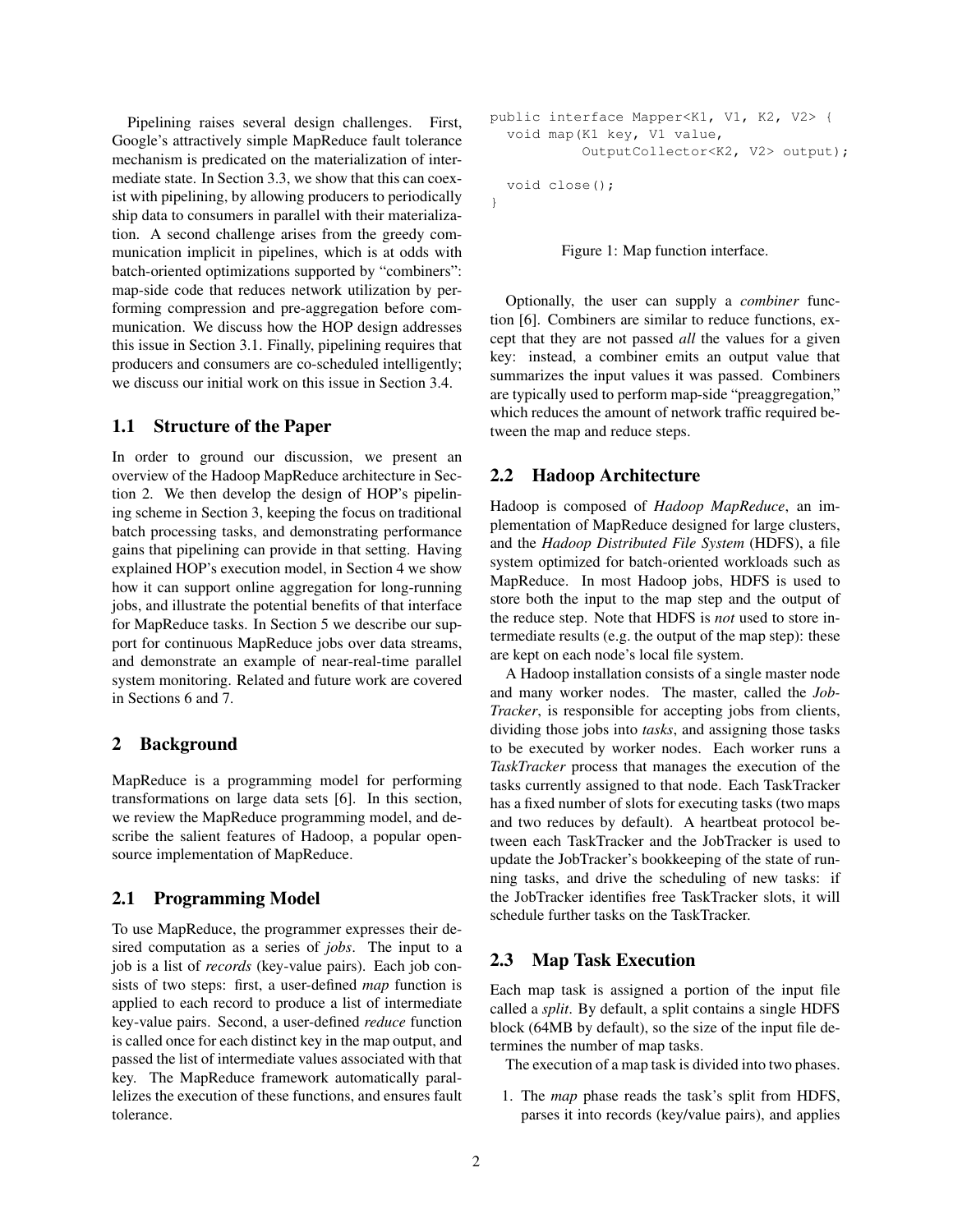the map function to each record.

2. After the map function has been applied to each input record, the *commit* phase registers the final output with the TaskTracker, which then informs the JobTracker that the task has finished executing.

Figure 1 contains the interface that must be implemented by user-defined map functions. After the *map* function has been applied to each record in the split, the *close* method is invoked.

The third argument to the *map* method specifies an *OutputCollector* instance, which accumulates the output records produced by the map function. The output of the map step is consumed by a reduce function, so the OutputCollector must store the map output in a format that is easy for the reducer to consume. Intermediate keys are assigned to reducers by applying a partitioning function, so the OutputCollector applies that function to each key produced by the map function, and stores each record and partition number in an in-memory buffer. The OutputCollector is responsible for spilling this buffer to disk when it reaches capacity.

A spill of the in-memory buffer involves first sorting the records in the buffer by partition number and then by key. The buffer content is written to the local file system as an index file and a data file (Figure 2). The index file points to the offset of each partition in the data file. The data file contains only the records, which are sorted by the key within each partition segment.

After a map task has applied the map function to each input record, it enters the *commit* phase. To generate the task's final output, the in-memory buffer is flushed to disk, and all of the spill files generated during the map phase are merged into a single data and index file. These output files are registered with the TaskTracker before the task completes. The TaskTracker will read these files when servicing requests from reduce tasks.

# 2.4 Reduce Task Execution

The execution of a reduce task is divided into three phases.

- 1. The *shuffle* phase fetches the reduce task's input data. Each reduce task is assigned a partition of the key range produced by the map step, so the reduce task must fetch the content of this partition from every map task's output.
- 2. The *sort* phase groups records with the same key together.
- 3. The *reduce* phase applies the user-defined reduce function to each key and corresponding list of values.



Figure 2: Map task index and data file format (2 partition/reduce case).

```
public interface Reducer<K2, V2, K3, V3> {
  void reduce(K2 key, Iterator<V2> values,
              OutputCollector<K3, V3> output);
  void close();
}
```


In the *shuffle* phase, a reduce task fetches data from each map task by issuing HTTP requests to a configurable number of TaskTrackers at once (5 by default). The JobTracker relays the location of every TaskTracker that hosts map output to every TaskTracker that is executing a reduce task. In traditional batch-oriented Hadoop, a reduce task cannot fetch the output of a map task until the map has finished executing and committed its final output to disk.

After receiving its partition from all map outputs, the reduce task enters the *sort* phase. The map output for each partition is already sorted by key. The reduce task merges these runs together to produce a single run that is sorted by the key. The task then enters the *reduce* phase, in which it invokes the user-defined reduce function for each distinct key in sorted order, passing it the associated list of values. The output of the reduce function is written to a temporary location on HDFS. After the reduce function has been applied to each key in the reduce task's partition, the task's HDFS output file is atomically renamed from its temporary location to its final location.

In this design, the output of both map and reduce tasks is written to disk before it can be consumed. This is particularly expensive for reduce tasks, because their output is written to HDFS. By default, this requires a synchronous write operation that must store three copies of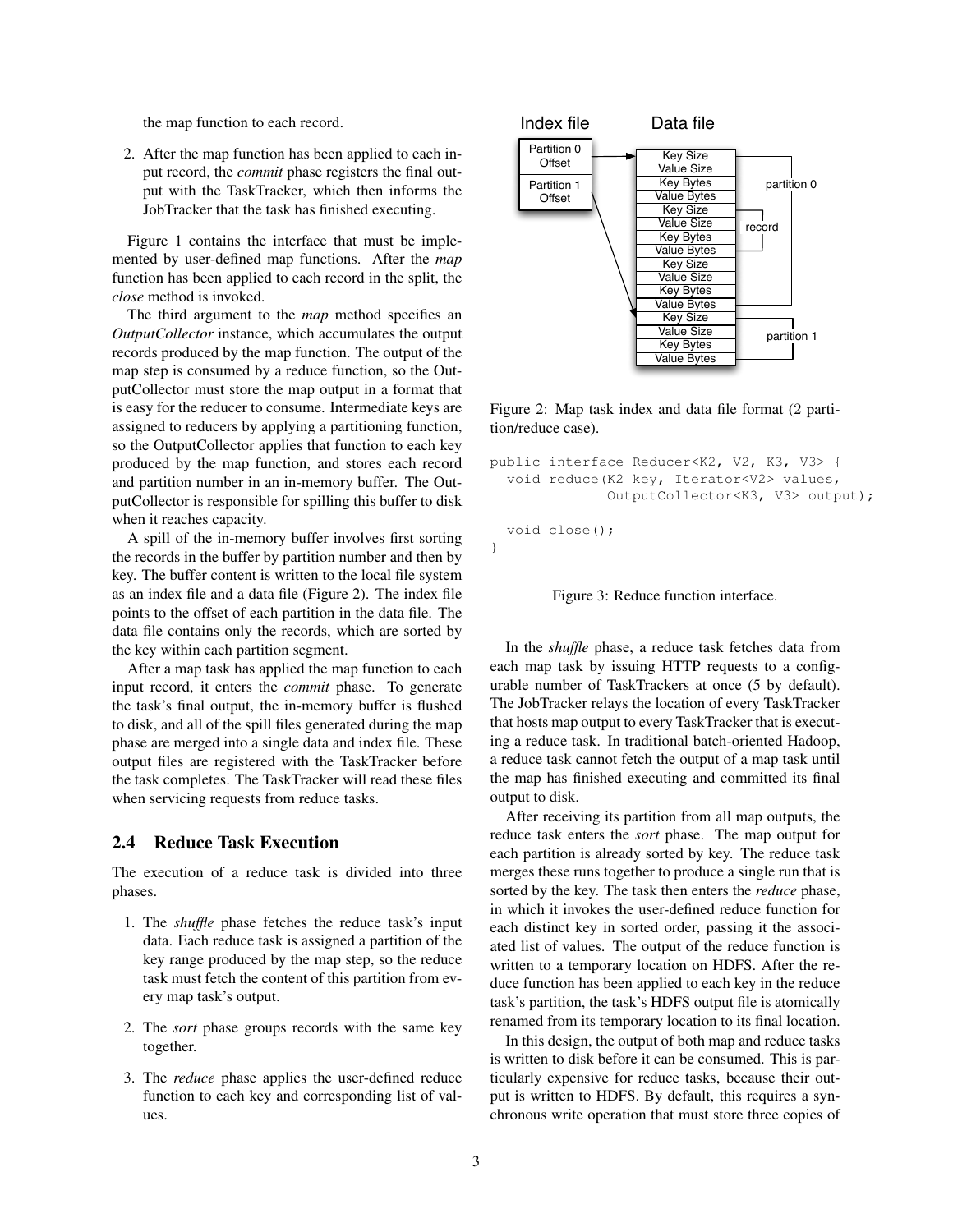

Figure 4: Hadoop dataflow for batch (left) and pipelined (right) processing of MapReduce computations.

each output block on different nodes (to ensure fault tolerance).

Output materialization simplifies fault tolerance, because it reduces the amount of state that must be restored to consistency after a node failure. If any task (either map or reduce) fails, the JobTracker simply schedules a new task to perform the same work as the failed task. Since a task never exports any data other than its final answer, no further recovery steps are needed.

#### 3 Pipelined MapReduce

In this section we discuss our extensions to Hadoop to support pipelining. We focus here on batch-processing tasks, postponing the discussion of the changes required for online aggregation and continuous queries until the next sections.

Figure 4 depicts the dataflow of two MapReduce implementations. The dataflow on the left corresponds to the output materialization approach used by stock Hadoop; the dataflow on the right allows pipelining. In the remainder of this section, we present our design and implementation for the pipelined Hadoop dataflow. We describe how our design supports fault tolerance (Section 3.3), and discuss the interaction between pipelining and task scheduling (Section 3.4). We compare the performance of stock Hadoop with our pipelining implementation in Section 3.5.

# 3.1 Pipelining Within A Job

As described in Section 2.4, reduce tasks traditionally issue HTTP requests to *pull* their output from each Task-Tracker. This means that map task execution is completely decoupled from reduce task execution. To support pipelining, we modified the map task to instead *push* data to reducers as it is produced. To give an intuition for how this works, we begin by describing a straightforward pipelining design, and then discuss the changes we had to make to achieve good performance.

#### 3.1.1 Naïve Pipelining

In our naïve implementation, we want to directly connect mappers to reducers and pipe data between them. When a client submits a new job to Hadoop, the JobTracker assigns the map and reduce tasks associated with the job to the available TaskTracker slots. For purposes of discussion, let us assume that there are enough free slots to assign all the tasks for each job. The JobTracker also communicates the location of each map task to every reduce task. We modified Hadoop so that each reduce task contacts every map task upon initiation of the job, and opens a socket which will be used to pipeline the output of the map function. As each map output record is produced, the mapper determines which partition (reduce task) the record should be sent to, and immediately sends it via the appropriate socket.

A reduce task accepts the pipelined data it receives from each map task and stores it an in-memory buffer, spilling sorted runs of the buffer to disk as needed. Once the reduce task learns that every map task has completed, it performs a final merge of all its sorted runs and applies the user-defined reduce function as normal, writing the output to HDFS.

#### 3.1.2 Refinements

While the algorithm described above is straightforward, it suffers from several practical problems. First, it is possible that there will not be enough slots available to schedule every task in a new job. Opening a socket between every map and reduce task also requires a large number of TCP connections. A simple tweak to the naïve design solves both problems: if a reduce task has not yet been scheduled, any map tasks that produce records for that partition simply write them to disk. Once the reduce task is assigned a slot, it can then fetch the records from the map task, as in stock Hadoop. To reduce the number of concurrent TCP connections, each reducer can be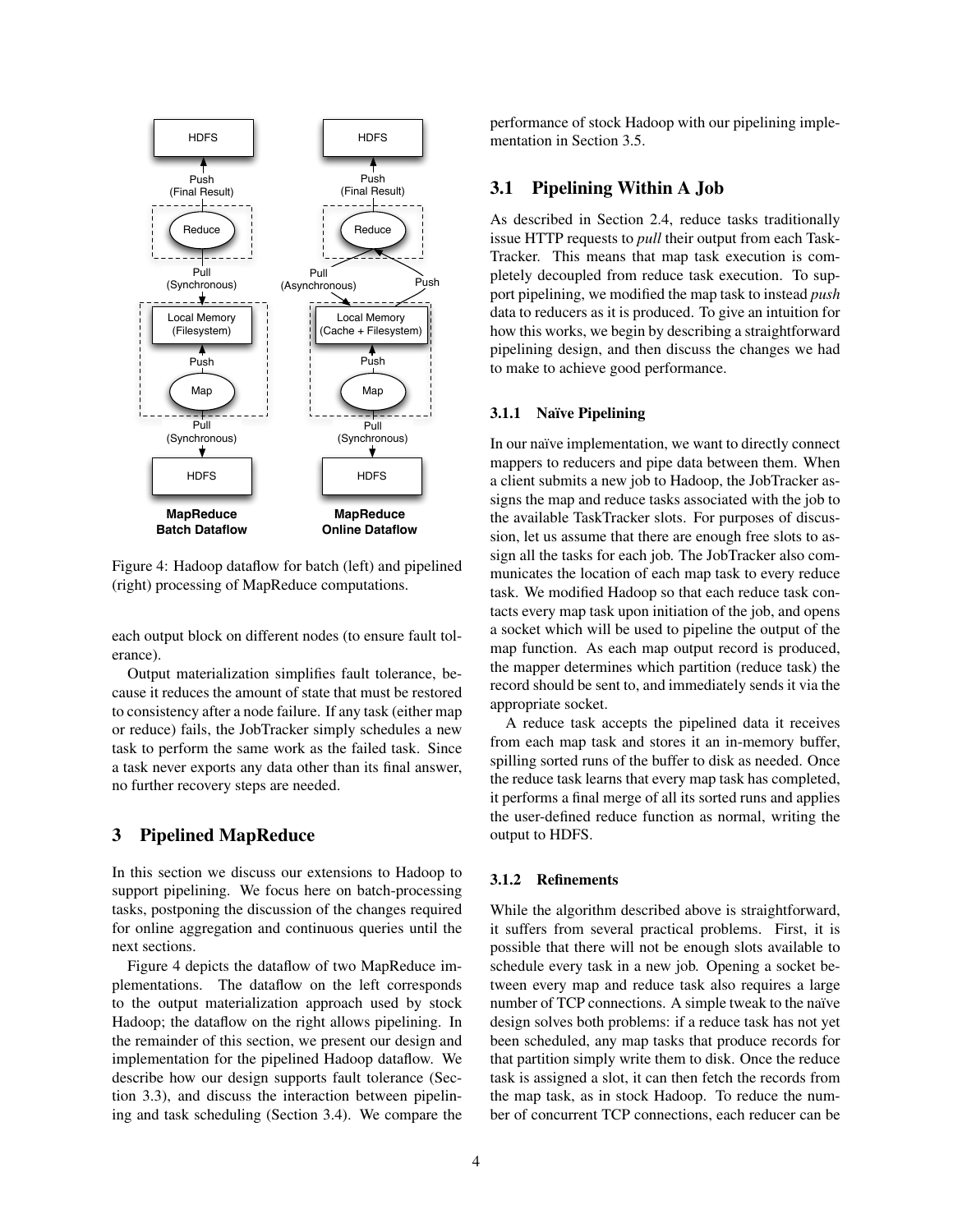configured to pipeline data from a bounded number of mappers at once; the reducer will pull data from the remaining map tasks in the traditional Hadoop manner.

Our initial pipelining implementation suffered from a second problem: the user-defined map function was invoked by the same thread that wrote output records to the pipeline sockets. This meant that if a network I/O blocked (e.g. because the reducer was over-utilized), the mapper was prevented from doing useful work. Pipeline stalls should not prevent a map task from making progress—especially since, once the task has completed, it frees a TaskTracker slot that can be used for other purposes. We solved this problem by running the map function in a separate thread that stores its output in an in-memory buffer, and then having another thread periodically send the contents of the buffer to the pipelining reducers.

#### 3.1.3 Granularity of Map Output

Another problem with the naïve design is that it eagerly sends each record as soon as it is produced, which prevents the use of map-side combiners. Imagine a job where the reduce key has few distinct values (e.g., gender), and the reduce applies an aggregate function (e.g., count). As discussed in Section 2.1, combiners allow "map-side preaggregation": by applying a reduce-like function to each distinct key at the mapper, network traffic can often be substantially reduced. By eagerly pipelining each record as it is produced, there is no opportunity for the map task to apply a combiner function.

A related problem is that eager pipelining moves some of the sorting work from the mapper to the reducer. Recall that in the blocking architecture, map tasks generate sorted spill files: all the reduce task must do is merge together the pre-sorted map output for each partition. In the naïve pipelining design, map tasks send output records in the order in which they are generated, so the reducer must perform a full external sort. Because the number of map tasks typically far exceeds the number of reduces [6], moving more work to the reducer increased response time in our experiments.

We addressed these issues by modifying the inmemory buffer design we described in Section 3.1.2. Instead of sending the buffer contents to reducers directly, we instead wait for the buffer to grow to a threshold size. The mapper then applies the combiner function, sorts the output by partition and reduce key, and writes the buffer to disk, using the spill file format described in Section 2.3. A second thread monitors the spill files, and sends them to the pipelined reducers. If the reducers are able to keep up with the map task and the network is not a bottleneck, a spill file will be sent to a reducer very quickly after it has been produced (in which case, the spill file will likely remain in the mapper machine's kernel buffer cache). However, if the reducer begins to trail the mapper, the number of unsent spill files will grow. In this case, the mapper periodically applies the combiner function to the spill files, merging multiple spill files together into a single larger file. This has the effect of *adaptively* moving load from the reducer to the mapper or vice versa, depending on which node is the current bottleneck.

The connection between pipelining and adaptive query processing techniques has been observed elsewhere (e.g. [2]). The adaptive scheme outlined above is relatively simple, but we believe that adapting to feedback along pipelines has the potential to significantly improve the utilization of MapReduce clusters.

#### 3.2 Pipelining Between Jobs

Many practical computations cannot be expressed as a single MapReduce job, and the outputs of higher-level languages like Pig [19] typically involve multiple jobs. In the traditional Hadoop architecture, the output of each job is written to HDFS in the reduce step, and then immediately read back from HDFS by the map step of the next job. In fact, the JobTracker cannot even schedule a consumer job until the producer job has completed, because scheduling a map task requires knowing the HDFS block locations of the map's input split.

In our modified version of Hadoop, the reduce tasks of one job can optionally pipeline their output directly to the map tasks of the next job, sidestepping the need for expensive fault-tolerant storage in HDFS for what amounts to a temporary file. Unfortunately, the computation of the reduce function from the previous job and the map function of the next job cannot be overlapped: the final result of the reduce step cannot be produced until all map tasks have completed, which prevents effective pipelining. However, in the next sections we describe how online aggregation and continuous query pipelines can publish "snapshot" outputs that can indeed pipeline between jobs.

# 3.3 Fault Tolerance

Our pipelined Hadoop implementation is robust to the failure of both map and reduce tasks. To recover from map task failures, we added some bookkeeping to the reduce task to record which map task produced each pipelined spill file. To simplify fault tolerance, the reducer treats the output of a pipelined map task as "tentative" until the JobTracker informs the reducer that the map task has committed successfully. The reducer can merge together spill files generated by the same uncommitted mapper, but won't combine those spill files with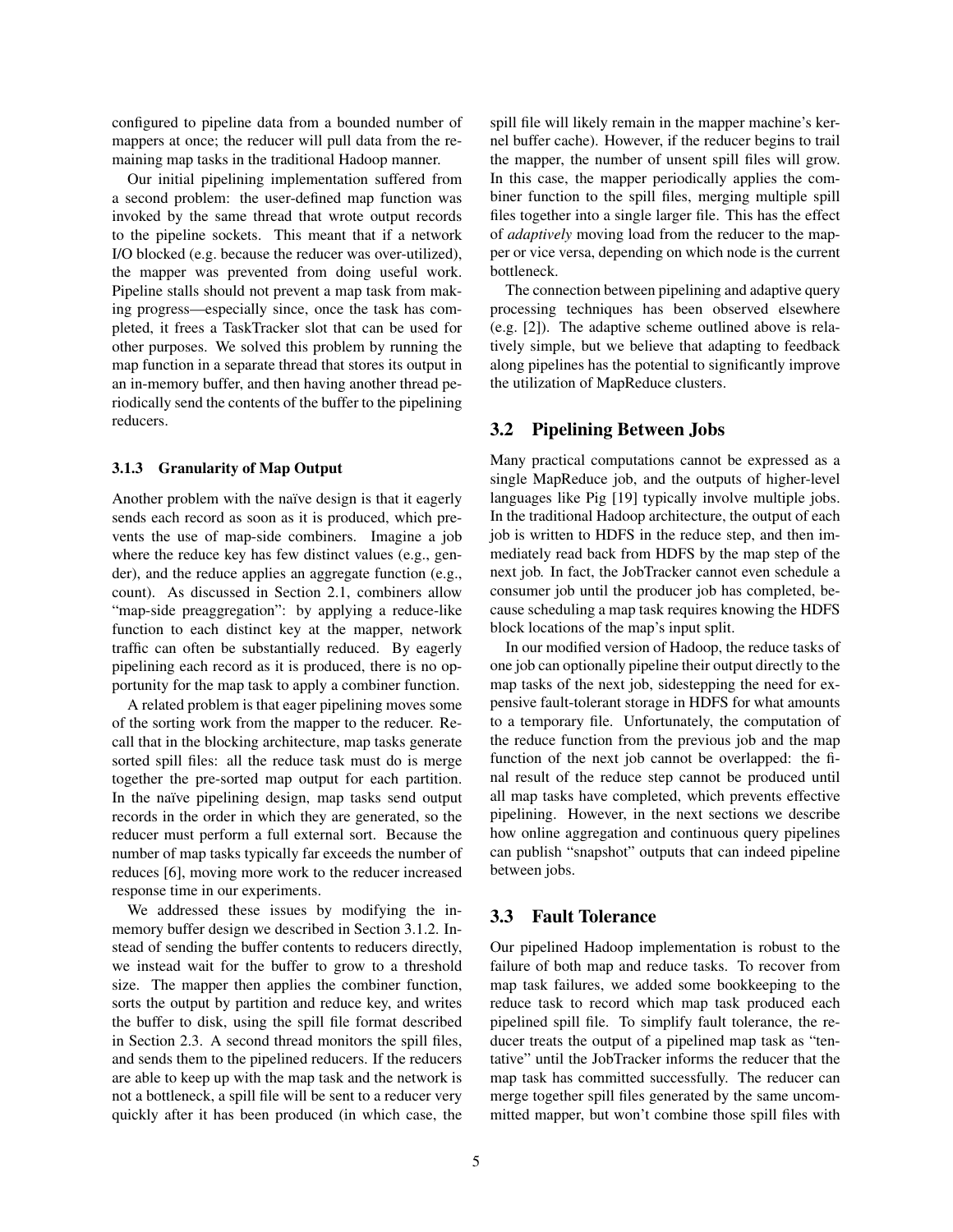the output of other map tasks until it has been notified that the map task has committed. Thus, if a map task fails, each reduce task can ignore any tentative spill files produced by the failed map attempt. The JobTracker will take care of scheduling a new map task attempt as in stock Hadoop.

If a reduce task fails and a new copy of the task is started, the new reduce instance must be sent all the input data that was sent to the failed reduce attempt. If map tasks operated in a purely pipelined fashion and discarded their output after sending it to a reducer, this would be difficult. Therefore, map tasks retain their output data, and write a complete output file to disk before committing as in normal Hadoop. This allows the map's output to be reproduced if any reduce tasks fail. For batch jobs, the key advantage of our architecture is that reducers are not blocked waiting for the complete output of the task to be written to disk.

Our technique for recovering from map task failure is straightforward, but places a minor limit on the reducer's ability to merge spill files. To avoid this, we envision introducing a "checkpoint" concept: as a map task runs, it will periodically notify the JobTracker that it has reached offset  $x$  in its input split. The JobTracker will notify any connected reducers; map task output that was produced before offset  $x$  can then be merged by reducers with other map task output as normal. To avoid duplicate results, if the map task fails, the new map task attempt resumes reading its input at offset  $x$ . This technique also has the benefit of reducing the amount of redundant work done after a map task failure.

# 3.4 Task Scheduling

The Hadoop JobTracker had to be retrofitted to be aware of the pipelined execution of jobs. Intra-job pipelining was partially handled by the baseline version of Hadoop, which co-schedules map and reduce tasks that are part of the same job. However, the JobTracker was not aware of inter-job dependencies. In stock Hadoop, a client that needs to submit a series of jobs (that possibly consist of a larger query) must do so in order of their dataflow dependencies. That is, a job that consumes the output of one or more other jobs cannot be submitted until the producer jobs have executed to completion.

Hadoop exports an interface to client applications for submitting jobs. We extended this interface to accept a list (pipeline) of jobs, where each job in the list depends on the job before it. The client interface traverses this list annotating each job with the identifier of the job that it depends on. The JobTracker scheduler looks for this annotation and co-schedules jobs with their dependencies, giving slot preference to "upstream" jobs over the "downstream" jobs they feed. As we note in Section 7, there are many interesting options for scheduling pipelines or even DAGs of such jobs that we plan to investigate in future.

#### 3.5 Performance Evaluation

We conducted a series of performance experiments using a 60-node cluster on Amazon EC2. One node executed the Hadoop JobTracker and the HDFS NameNode, while the remaining 59 nodes served as slaves for running the TaskTrackers and HDFS DataNodes. All nodes executed on "high-CPU medium" EC2 instances with 1.7GB of memory and 2 virtual cores. Each virtual core is the equivalent of a 2007-era 2.5Ghz Intel Xeon processor.

We began by measuring the performance of a simple MapReduce job that does not use a combiner. Sorting is commonly used as a benchmark for basic MapReduce performance, because of the implicit sort done by the reduce phase. We sorted 5.5GB of article text extracted from Wikipedia; each word from the text was parsed as a separate record. Figure 5 describes sort performance on the EC2 cluster using an HDFS block size of 128MB (yielding 40 map tasks). We configured the system to use 59 reducers. In each graph, we give the CDF of map and reduce task completion. The left and right graphs depict blocking and pipelined performance, respectively.

Pipelining dominates blocking for this configuration, in part because it achieves better cluster utilization: the reduce tasks in the blocking job were idle for the first 192 seconds of the experiment, whereas for the pipelined job, reducers began doing useful work within 20 seconds. Note that in a highly-utilized cluster, increased pipeline parallelism would not necessarily lead to an improvement in total throughput. However, these results suggest that pipelining can substantially reduce the response time of an individual job, which can often be important (e.g. quickly executing high-priority jobs).

# 4 Online Aggregation

Although MapReduce was originally designed as a batch-oriented system, it is often used for interactive data analysis: a user submits a job to extract information from a data set, and then waits to view the results before proceeding with the next step in the data analysis process. This trend has accelerated with the development of highlevel query languages that are executed as MapReduce jobs, such as Hive [25], Pig [19], and Sawzall [22].

Traditional MapReduce implementations provide a poor interface for interactive data analysis, because they do not emit any output until the job has been executed to completion. However, in many cases, an interactive user would prefer a "quick and dirty" approximation over a correct answer that takes much longer to compute. In the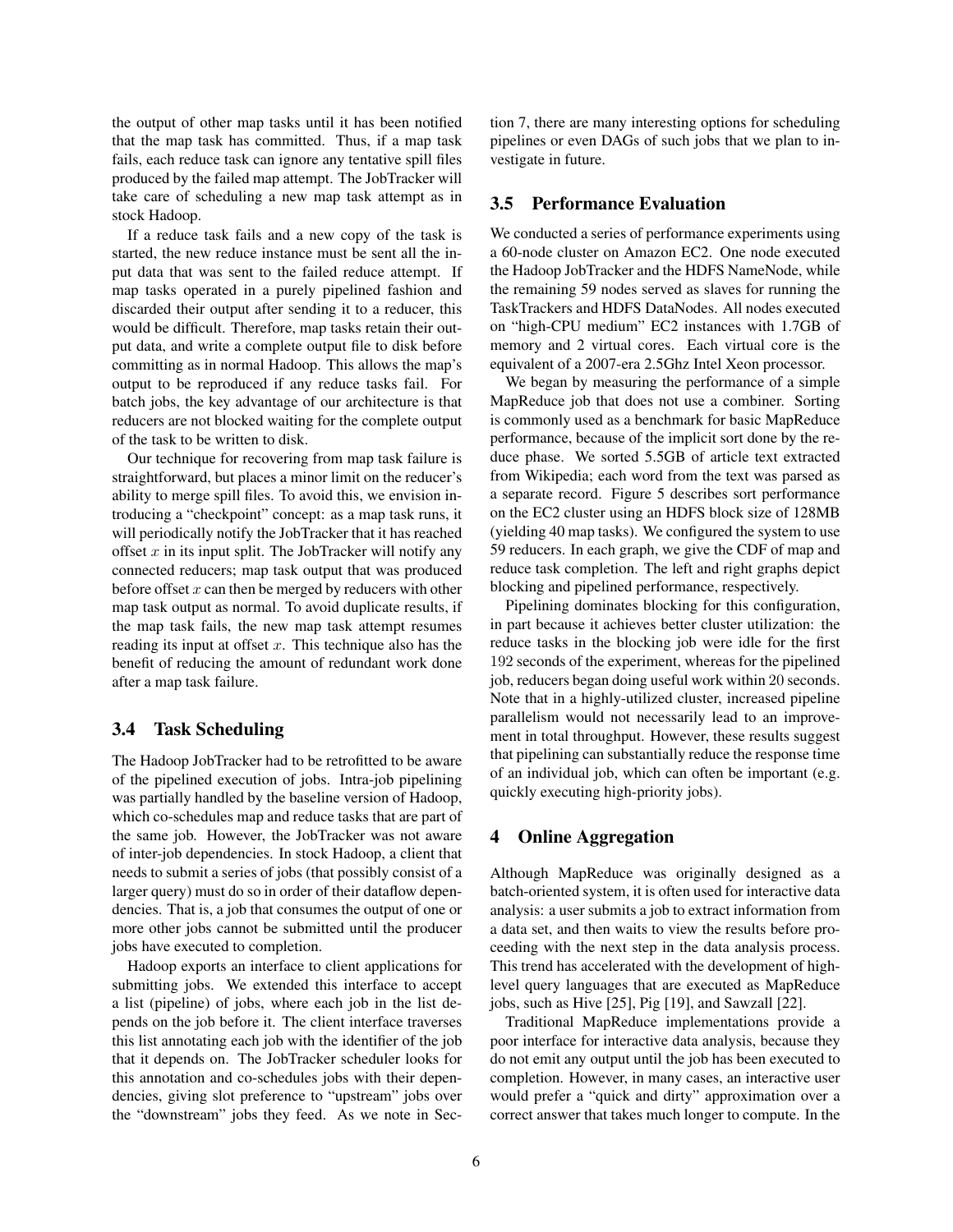

Figure 5: CDF of map and reduce task completion times for a sort job on 5.5GB of text extracted from Wikipedia. The total job runtimes were 927 seconds for blocking, and 610 seconds for pipelining.

database literature, online aggregation has been proposed to address this problem [11], but the batch-oriented nature of traditional MapReduce implementations makes these techniques difficult to apply. In this section, we show how we extended our pipelined Hadoop implementation to support online aggregation within a single job (Section 4.1) and between multiple jobs (Section 4.2). We show that online aggregation has a minimal impact on job completion times, and can often yield an accurate approximate answer long before the job has finished executing.

### 4.1 Single-Job Online Aggregation

In our pipelined version of Hadoop, the data records produced by each map task are incrementally sent to reduce tasks, shortly after each record is generated. To produce the final output of the job, the reduce function cannot be invoked until all the output of every map task has been produced. We can support online aggregation by simply applying the reduce function to the data that a reduce task has received so far. We call the output of such an intermediate reduce operation a *snapshot*.

Users would like to know how accurate a snapshot is: that is, how closely a snapshot resembles the final output of the job. Accuracy estimation is a hard problem even for simple SQL queries [14], and particularly hard for jobs where the map and reduce functions are opaque user-defined code. Hence, we report job *progress*, not accuracy: we leave it to the user (or their MapReduce code) to correlate progress to a formal notion of accuracy. We give a simple progress metric below.

Snapshots are computed periodically, as new data arrives at each reducer. The user specifies how often snapshots should be computed, using the progress metric as the unit of measure. For example, a user can request that a snapshot be computed when 25%, 50%, and 75% of the input has been seen. The user may also specify whether to include data from tentative (unfinished) map tasks. This option does not affect the fault tolerance design described in Section 3.3. In the current prototype, each snapshot is stored in a directory on HDFS. The name of the directory includes the progress value associated with the snapshot. Each reduce task runs independently, and at a different rate; once a reduce task has made sufficient progress, it writes a snapshot to a temporary directory on HDFS, and then atomically renames it to the appropriate snapshot directory.

Applications can consume snapshots by polling HDFS in a predictable location. An application knows that a given snapshot has been completed when every reduce task has written a file to the snapshot directory. Atomic rename is used to avoid applications mistakenly reading incomplete snapshot files (the same technique is used by stock Hadoop when writing the final output of each reduce task).

Note that if there are not enough free slots to allow all the reduce tasks in a job to be scheduled, snapshots will not be available for reduce tasks that are still waiting to be executed. The user can detect this situation (e.g. by checking for the expected number of files in the HDFS snapshot directory), so there is no risk of incorrect data, but the usefulness of online aggregation will be compromised. In the current prototype, we manually configured the cluster to avoid this scenario. The system could also be enhanced to avoid this pitfall entirely, e.g. by optionally waiting to execute an online aggregation job until there are enough reduce slots available.

#### 4.1.1 Progress Metric

Hadoop provides support for monitoring the progress of task executions. As each map task executes, it is assigned a *progress score* in the range [0,1], based on how much of its input the map task has consumed. We reused this feature to determine how much progress is represented by the current input to a reduce task, and hence to decide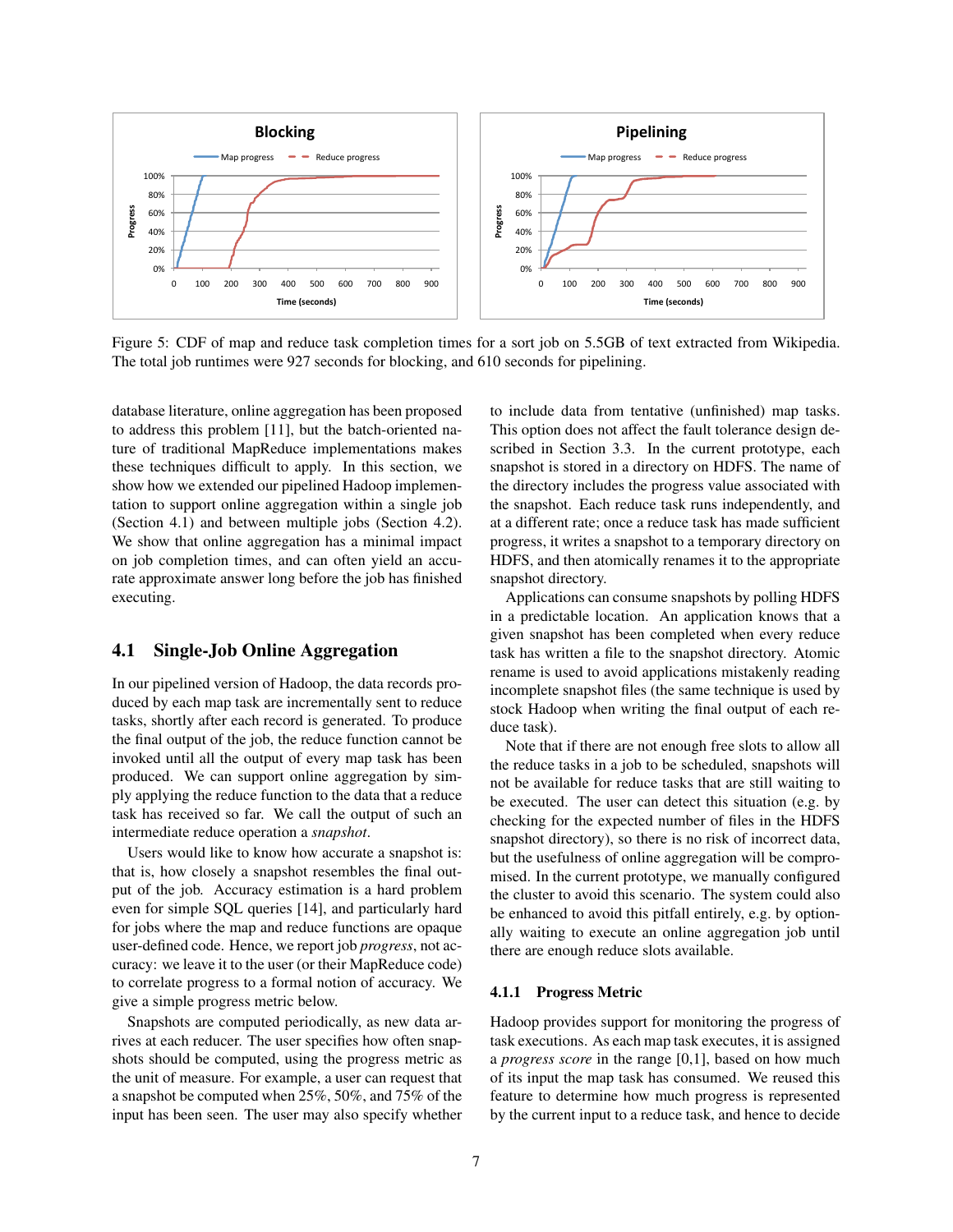when a new snapshot should be taken.

First, we modified the spill file format depicted in Figure 2 to include the map's current progress score. When a partition in a spill file is sent to a reducer, the spill file's progress score is also included. To compute the progress score for a snapshot, we take the average of the progress scores associated with each spill file used to produce the snapshot.

Note that it is possible that a map task might not have pipelined *any* output to a reduce task, either because the map task has not been scheduled yet (there are no free TaskTracker slots), or because the reduce task has been configured to only pipeline data from at most  $k$  map tasks concurrently. To account for this, we need to scale the progress metric to reflect the portion of the map tasks that a reduce task has pipelined data from: if a reducer is connected to  $\frac{1}{n}$  of the total number of map tasks in the job, we divide the average progress score by  $n$ .

This progress metric could easily be made more sophisticated: for example, an improved metric might include the selectivity  $(|output|/|input|)$  of each map task, the statistical distribution of the map task's output, and the effectiveness of each map task's combine function, if any. Although we have found our simple progress metric to be sufficient for the experiments we describe below, this clearly represents an opportunity for future work.

#### 4.1.2 Evaluation

We found that our implementation of online aggregation produced an accurate estimate very quickly, and contributed relatively little overhead to job completion times. Our metric of accuracy for this experiment is posthoc — we note the time at which the Top- $K$  words in the snapshot are the Top- $K$  in the final result.

Figure 6 contains two graphs that report the result of a job that searches for the top 5 words in a 550MB data set taken from Project Gutenberg. The correct Top-5 answers were available within about 21% of the total runtime. The 128MB block size used to load the data made a difference in the long-term execution behavior of this job. The file was broken up into 5 blocks, one of which (the tail) was a small block. The task assigned to this small block finishes almost immediately. The blocking job in the left graph shows this effect, since reduce tasks receive the output of this fast map early. Three of the remaining map tasks finish around the same time, with one map falling slightly behind. The right graph depicts pipelining with online aggregation. Although online aggregation does incur a performance penalty, it is relatively modest. Moreover, an accurate approximation of the answer is computed well before the final completion time of either job.



Figure 7: Hadoop dataflow for batch (left) and snapshot (right) processing of MapReduce jobs.

# 4.2 Multi-Job Online Aggregation

Online aggregation is particularly useful when applied to a long-running analysis task composed of multiple MapReduce jobs. As described in Section 3.2, our version of Hadoop allows the output of a reduce task to be sent directly to map tasks. This feature can be used to support online aggregation for a sequence of jobs.

Suppose that  $j_1$  and  $j_2$  are two MapReduce jobs, and  $j_2$  consumes the output of  $j_1$ . When  $j_1$ 's reducers compute a snapshot to perform online aggregation, that snapshot is written to HDFS, and also sent directly to the map tasks of  $j_2$ . The map and reduce steps for  $j_2$  are then computed as normal, to produce a snapshot of  $j_2$ 's output. This process can then be continued to support online aggregation for an arbitrarily long sequence of jobs.

Unfortunately, inter-job online aggregation has some drawbacks. First, the output of a reduce function is not "monotonic": the output of a reduce function on the first 50% of the input data may not be obviously related to the output of the reduce function on the first 25%. Thus, as new snapshots are produced by  $j_1$ ,  $j_2$  must be recomputed from scratch using the new snapshot. As with inter-job pipelining (Section 3.2), this could be optimized for reduce functions that are declared to be distributive or algebraic aggregates [8].

To make inter-job online aggregation fault tolerant, we must consider three cases. Tasks that fail in  $j_1$  recover as described in Section 3.3. If a task in  $j_2$  fails, the system simply restarts the failed task. Since the snapshots produced by  $j_1$  are monotonic, the next snapshot received by the restarted task in  $j_2$  will have a higher progress score. To handle failures in  $j_1$ , tasks in  $j_2$  cache the most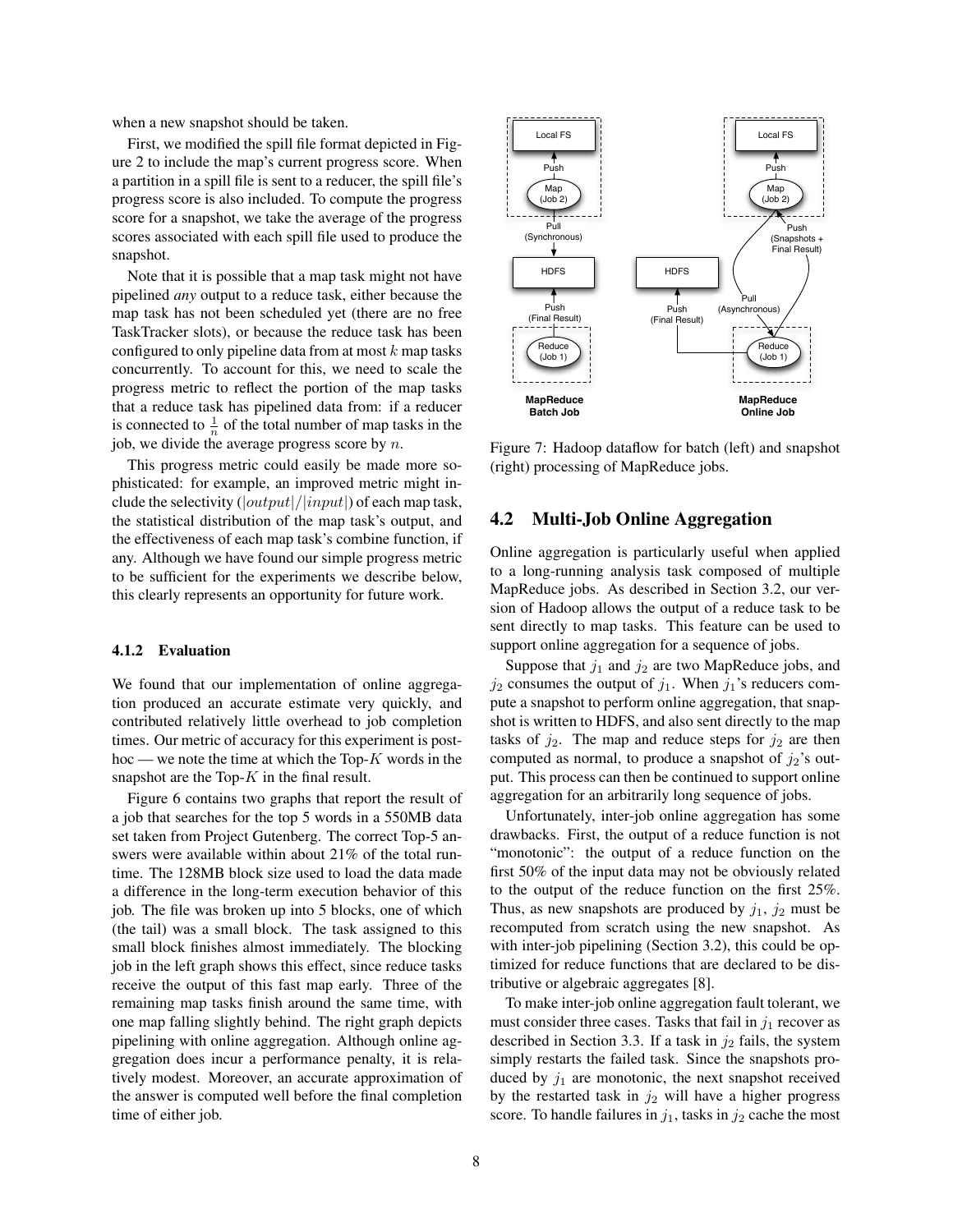

Figure 6: Single job that finds the top 5 words in the 550MB Gutenberg data set. In the graph on the right, the vertical dashed line indicates when online aggregation produces an accurate result.

recent snapshot received by  $j_1$ , and replace it when they receive a new snapshot with a higher progress. If tasks from both jobs fail, a new task in  $j_2$  recovers the most recent snapshot from  $j_1$  that was stored HDFS and then wait for snapshots with a higher progress.

Figure 7 depicts an inter-job dataflow for batch mode (left) and a dataflow that supports online aggregation (right). The batch mode forces jobs to read the final output of other jobs from HDFS.

In addition to reading snapshots from HDFS, we support pipelining snapshots directly to the jobs that request them. This is supported via an asynchronous request call interface exported by each reduce task, through which map tasks from other jobs can request snapshots and even the final output. The final output is concurrently written to HDFS for fault tolerance, unless otherwise specified in the configuration of the job.

#### 4.2.1 Evaluation

To evaluate inter-job dataflow with online aggregation we wrote a Top-K query using two MapReduce jobs and executed it on 5.5GB of Wikipedia article text. The first job performs a wordcount on the words contained in each article. A reducer from the first job will output a list of the Top- $K$  words observed in its partition. The key in this output is the word, and the value is the word count. Each map task in the subsequent job is assigned to an output from a single reduce task. The map function reverses the key-value order, and sends that result (sorted by count in descending order) to a single reduce task. The single reduce task merges the sorted lists from each mapper and returns the first  $K$  words.

Figure 8 reports the result of a Top-100 query over 5.5GB of Wikipedia article text. The left graph represents the blocking case as indicated by the idle period in the progress of the reduce tasks. The first map tasks finish around 100 seconds into the job, which is where the reduce tasks begin to make progress. The right graph



Figure 9: Multi-job Top-100 query over 5.5GB of Wikipedia article text. The vertical lines describe the increasing accuracy of the intermediate results produced by online aggregation.

shows a more balanced load. The reduce tasks being receiving mapper output almost immediately following the job execution, contributing to the early completion time of the job.

Figure 9 contains a graph of a Top-100 query over the same Wikipedia data set but this time executing the job with online aggregation. Although the final result for this job did not appear until nearly the end, we did observe the Top-5, 10, and 20 values at the times indicated in the graph. The job performed its online aggregation work as frequently as possible, which resulted in a performance hit in the final job completion time.

# 5 Continuous Queries

MapReduce is often used to analyze streams of constantly-arriving data, such as URL access logs [6] and system console logs [28]. Because of traditional constraints on MapReduce, this is done in large batches that can only provide periodic views of activity. This introduces significant latency into a data analysis process that ideally should run in near-real time. It is also potentially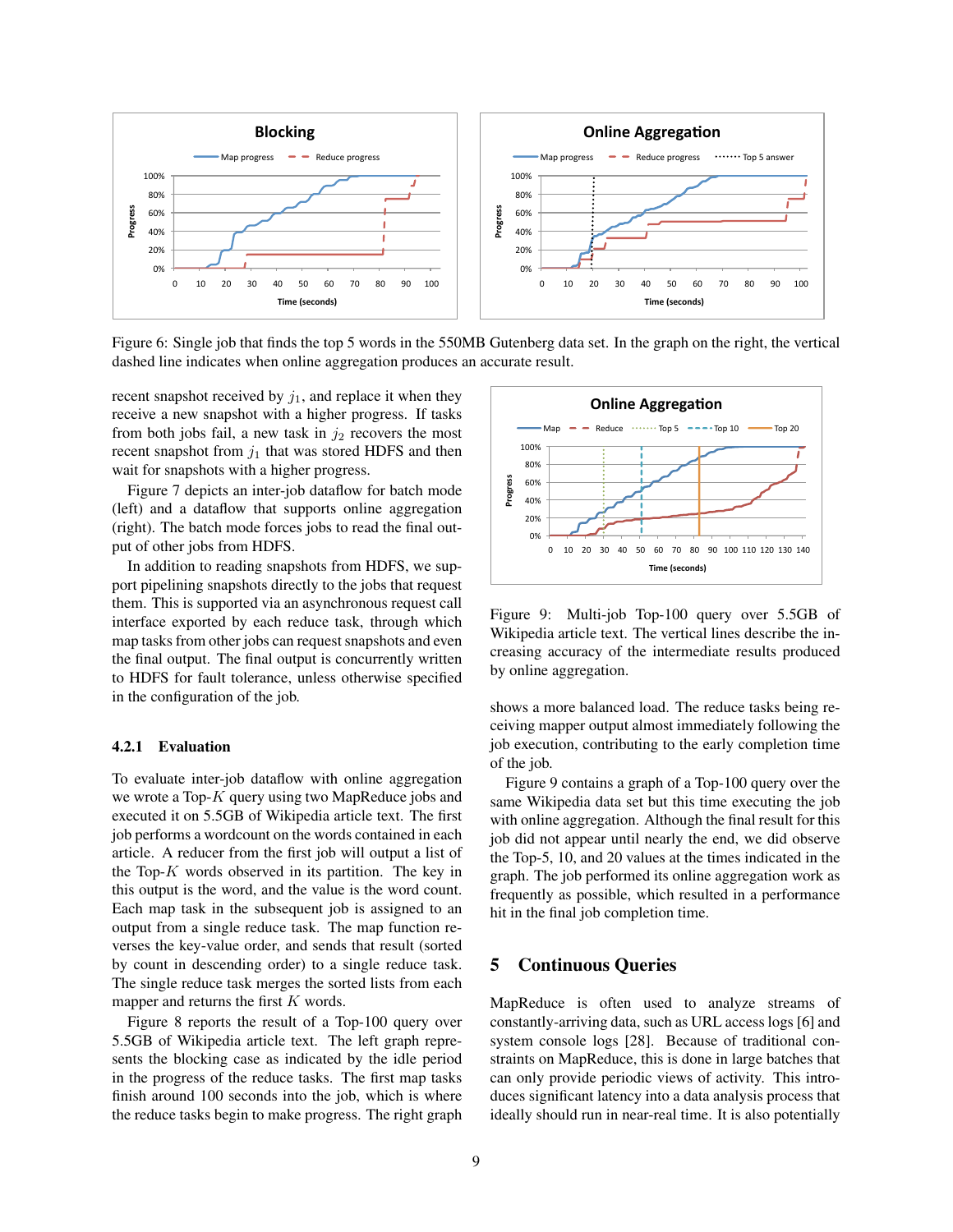

Figure 8: Multi-job Top-100 query over 5.5GB of Wikipedia article text.

inefficient: each new MapReduce job does not have access to the computational state of the last analysis run, so this state must be recomputed from scratch. The programmer can manually save the state of each job and then reload it for the next analysis operation, but this is laborintensive.

Our pipelined version of Hadoop allows an alternative architecture: MapReduce jobs that run *continuously*, accepting new data as it becomes available and analyzing it immediately. This allows for near-real-time analysis of data streams, and thus allows the MapReduce programming model to be applied to domains such as environment monitoring and real-time fraud detection.

In this section, we describe how HOP supports continuous MapReduce jobs, and how we used this feature to implement a rudimentary cluster monitoring tool.

# 5.1 Continuous MapReduce Jobs

A bare-bones implementation of continuous MapReduce jobs is easy to implement using pipelining. No changes are needed to implement continuous map tasks: map output is already delivered to the appropriate reduce task shortly after it is generated. We added an optional "flush" API that allows map functions to force their current output to reduce tasks. When a reduce task is unable to accept such data, the mapper framework stores it locally and sends it at a later time. With proper scheduling of reducers, this API allows a map task to ensure that an output record is promptly sent to the appropriate reducer.

To support continuous reduce tasks, the user-defined reduce function must be periodically invoked on the map output available at that reducer. Applications will have different requirements for how frequently the reduce function should be invoked: possible choices include periods based on wall-clock time, logical time (e.g. the value of a field in the map task output), and the number of input rows delivered to the reducer. The output of the reduce function can be written to HDFS, as in our implementation of online aggregation. However, other choices are possible: our prototype system monitoring application (described below) sends an alert via email if an anomalous situation is detected.

In our current implementation, the number of map and reduce tasks is fixed, and must be configured by the user. This is clearly problematic: manual configuration is error-prone, and many stream processing applications exhibit "bursty" traffic patterns, in which peak load far exceeds average load. In the future, we plan to add support for elastic scaleup/scaledown of map and reduce tasks, in response to variations in load.

#### 5.1.1 Fault Tolerance

In the checkpoint/restart fault-tolerance model used by Hadoop, mappers retain their output until the end of the job to facilitate fast recovery from reducer failures. In a continuous query context, this is infeasible, since mapper history is in principle infinite. However, many continuous reduce functions (e.g., 30-second moving average) only depend on a suffix of the history of the map stream. This common case can be supported easily, by extending the JobTracker interface to capture a rolling notion of reducer consumption. Map-side spill files are maintained in a ring buffer with unique IDs for spill files over time. When a reducer commits an output to HDFS, it informs the JobTracker about the *run* of map output records it no longer needs, identifying the run by spill file IDs and offsets within those files. The JobTracker then can tell mappers to delete the appropriate data.

In principle, complex reducers may depend on very long (or infinite) histories of map records to accurately reconstruct their internal state. In that case, deleting spill files from the map-side ring buffer will result in potentially inaccurate recovery after faults. Such scenarios can be handled by having reducers checkpoint internal state to HDFS, along with markers for the mapper offsets at which the internal state was checkpointed. The MapReduce framework can be extended with APIs to help with state serialization and offset management, but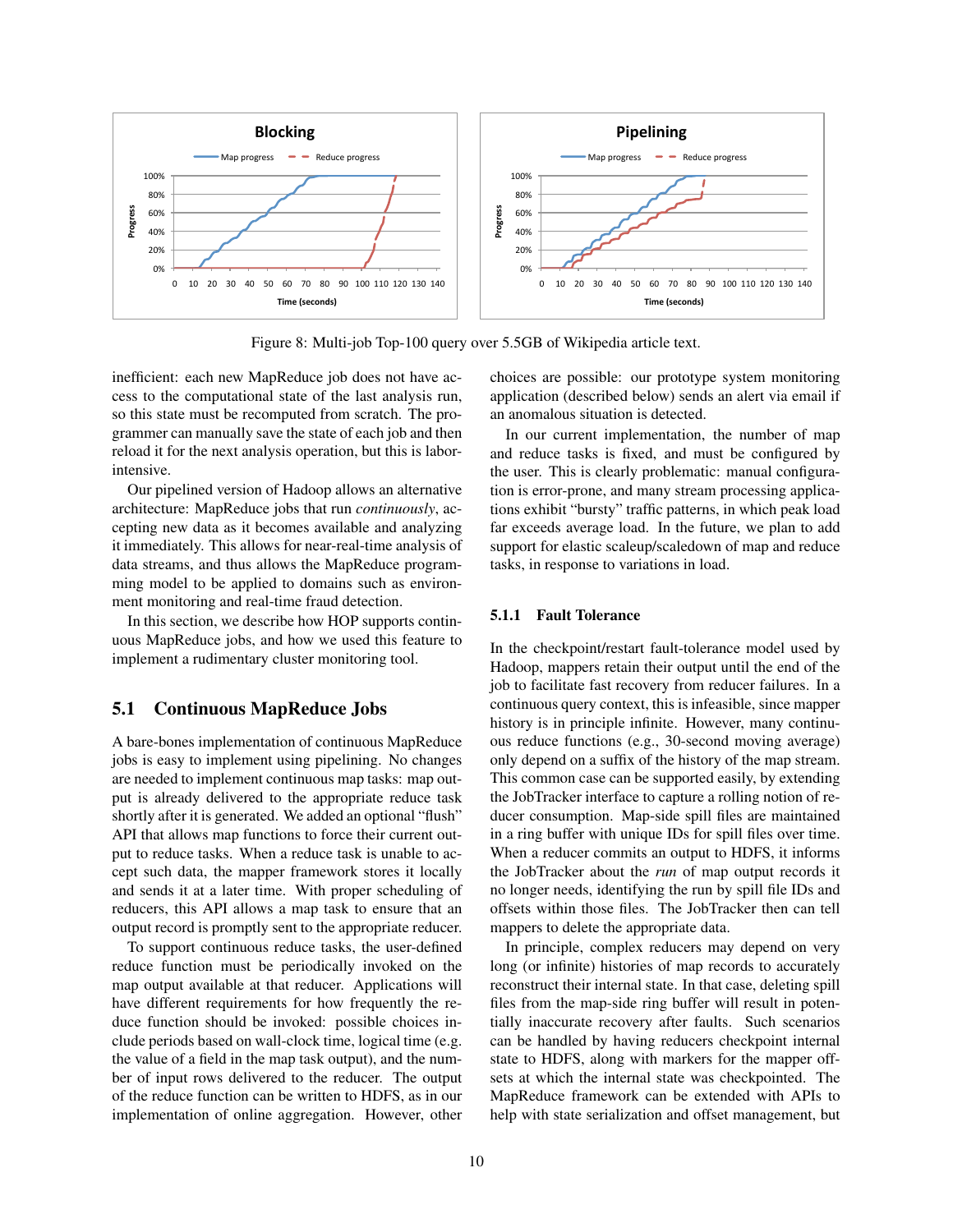

Figure 10: Pages swapped in and out over time on the thrashing host. The vertical line indicates the time at which the alert was sent by the monitoring system.

it still presents a programming burden on the user to correctly identify the sensitive internal state. That burden can be avoided by more heavyweight process-pair techniques for fault tolerance, but those are quite complex and use significant resources [23]. In our work to date we have focused on cases where reducers can be recovered from a reasonable-sized history at the mappers, favoring minor extensions to the simple fault-tolerance approach used in Hadoop.

#### 5.2 Prototype Monitoring System

Our monitoring system is composed of *agents* that run on each monitored machine and record statistics of interest (e.g. load average, I/O operations per second, etc.). Each agent is implemented as a continuous map task: rather than reading from HDFS, the map task instead reads from various continuous system-local data streams (e.g. /proc).

Each agent forwards statistics to an *aggregator* that is implemented as a continuous reduce task. The aggregator records how agent-local statistics evolve over time (e.g. by computing windowed-averages), and compares statistics between agents to detect anomalous behavior. Each aggregator only monitors the agents that report to it, but might also report statistical summaries to another "upstream" aggregator. For example, the system might be configured to have an aggregator for each rack, and then a second level of aggregators that compare statistics between racks to analyze datacenter-wide behavior.

#### 5.3 Evaluation

To validate our prototype system monitoring tool, we constructed a scenario in which one member of a MapReduce cluster begins thrashing during the execution of a job. Our goal was to test how quickly our monitoring system would detect this behavior. The basic mechanism is similar to an alert system one of the authors implemented at an Internet search company.

We used a simple load metric (a linear combination of CPU utilization, paging, and swap activity). The continuous reduce function maintains windows over samples of this metric: at regular intervals, it compares the 20 second moving average of the load metric for each host to the 120 second moving average of all the hosts in the cluster *except* that host. If the given host's load metric is more than two standard deviations above the global average, it is considered an outlier and a tentative alert is issued. To dampen false positives in "bursty" load scenarios, we do not issue an alert until we have received 10 tentative alerts within a time window.

We deployed this system on an EC2 cluster consisting of 7 "large" nodes (large nodes were chosen because EC2 allocates an entire physical host machine to them). We ran a wordcount job on the 5.5GB Wikipedia data set, using 5 map tasks and 2 reduce tasks (1 task per host). After the job had been running for about 10 seconds, we selected a node running a task and launched a program that induced thrashing.

We report detection latency in Figure 10. On the thrashing host, we ran vmstat to monitor the number of pages swapped over time. The vertical bar indicates the time at which the monitoring tool fired a (non-tentative) alert. The thrashing host was detected very rapidly notably faster than the 5-second TaskTracker-JobTracker heartbeat cycle that is used to detect straggler tasks in stock Hadoop. We envision using these alerts to do early detection of stragglers within a MapReduce job. This is a case of HOP making scheduling decisions for a MapReduce job by running a secondary continuous MapReduce monitoring query. Compared to out-of-band monitoring tools, this economy of mechanism—reusing the MapReduce infrastructure for reflective monitoring—has benefits in software maintenance and system management.

# 6 Related Work

The work in this paper relates to literature on parallel dataflow frameworks, online aggregation, and continuous query processing.

#### 6.1 Parallel Dataflow

Dean and Ghemawat's paper on Google's MapReduce [6] has become a standard reference, and forms the basis of the open-source Hadoop implementation. As noted in Section 1, the Google MapReduce design targets very large clusters where the probability of worker failure or slowdown is high. This led to their elegant checkpoint/restart approach to fault tolerance, and (as a corollary) their lack of pipelining. Our work extends the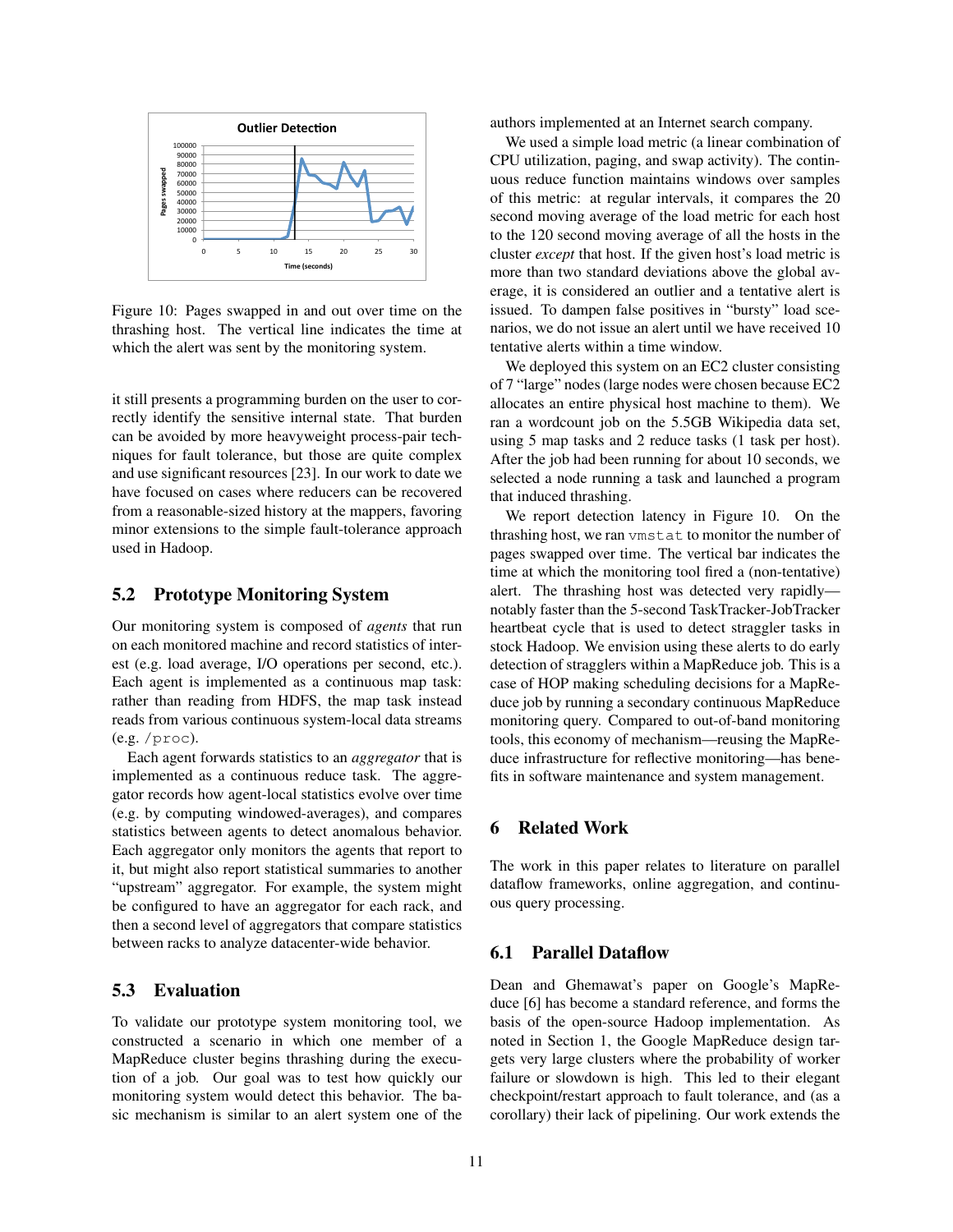Google design to accommodate pipelining without significant modification to their core programming model or fault tolerance mechanisms.

*Dryad* [12] is a data-parallel programming model and runtime that is often compared to MapReduce, supporting a more general model of acyclic dataflow graphs. Like MapReduce, Dryad puts disk materialization steps between dataflow stages by default, breaking pipelines. The Dryad paper describes support for optionally "encapsulating" multiple stages of special asynchronous stages into a single process so they can pipeline, but this requires a more complicated programming interface. The Dryad paper explicitly mentions that the system is targeted at batch processing, and not at scenarios like continuous queries.

It has been noted that parallel database systems have long provided partitioned dataflow frameworks [20], and recent commercial databases have begun to offer MapReduce programming models on top of those frameworks [5, 9]. Most of the parallel database systems can provide pipelined execution akin to our work here, but they use a more tightly coupled iterator and *Exchange* model that keeps producers and consumers rate-matched via queues, spreading the work of each dataflow stage across all nodes in the cluster [7]. This provides less scheduling flexibility than Hadoop's MapReduce model, and typically offers no tolerance to mid-query worker faults. Aster Data advertises support for mid-query faulttolerance, though their technical report on the MapReduce implementation does not explain how fault tolerance is achieved [5].

Logothetis and Yocum describe a MapReduce interface over a continuous query system called *Mortar* that is similar in some ways to our work [15]. Like HOP, their mappers push data to reducers in a pipelined fashion. They focus on specific issues in efficient stream query processing, including minimization of work for aggregates in overlapping windows via special reducer APIs. They are not built on Hadoop, and explicitly sidestep issues in fault tolerance.

*Hadoop Streaming* is an interface that allows Map and Reduce functions to be expressed as UNIX shell command lines. It does not stream data through Map and Reduce phases in a pipelined fashion.

# 6.2 Online Aggregation

Online aggregation was originally proposed in the context of simple single-table SQL queries involving "Group By" aggregations, a workload quite similar to MapReduce [11]. The focus of the initial work was on providing not only "early returns" to these SQL queries, but also statistically robust estimators and confidence interval metrics for the final result based on random sampling. These statistical matters do not generalize to arbitrary MapReduce jobs, though our framework can support those that have been developed. Subsequently, online aggregation was extended to handle join queries (via the *Ripple Join* method), and the *CONTROL* project generalized the idea of online query processing to provide interactivity for data cleaning, data mining, and data visualization tasks [10]. That work was targeted at singleprocessor systems. Luo et al. developed a partitionedparallel variant of Ripple Join, without statistical guarantees on approximate answers [16].

In recent years, this topic has seen renewed interest, starting with Jermaine et al.'s work on the *DBO* system [14]. That effort includes more disk-conscious online join algorithms, as well as techniques for maintaining randomly-shuffled files to remove any potential for statistical bias in scans [13]. Wu et al. describe a system for peer-to-peer online aggregation in a distributed hash table context [27]. The open programmability and faulttolerance of MapReduce are not addressed significantly in prior work on online aggregation.

# 6.3 Continuous Queries

In the last decade there was a great deal of work in the database research community on the topic of continuous queries over data streams, including systems such as Borealis [1], STREAM [17], and Telegraph [4]. Of these, Borealis and Telegraph [23] studied fault tolerance and load balancing across machines. In the Borealis context this was done for pipelined dataflows, but without partitioned parallelism: each stage ("operator") of the pipeline runs serially on a different machine in the wide area, and fault tolerance deals with failures of entire operators [3]. SBON [21] is an overlay network that can be integrated with Borealis, which handles "operator placement" optimizations for these wide-area pipelined dataflows.

Telegraph's *FLuX* operator [24, 23] is the only work to our knowledge that addresses mid-stream fault-tolerance for dataflows that are both pipelined and partitioned in the style of HOP. FLuX ("Fault-tolerant, Load-balanced eXchange") is a dataflow operator that encapsulates the shuffling done between stages such as map and reduce. It provides load-balancing interfaces that can migrate operator state (e.g., reducer state) between nodes, while handling scheduling policy and changes to data-routing policies [24]. For fault tolerance, FLuX develops a solution based on process pairs [23], which work redundantly to ensure that operator state is always being maintained live on multiple nodes. This removes any burden on the continuous query programmer of the sort we describe in Section 5. On the other hand, the FLuX protocol is far more complex and resource-intensive than our pipelined adap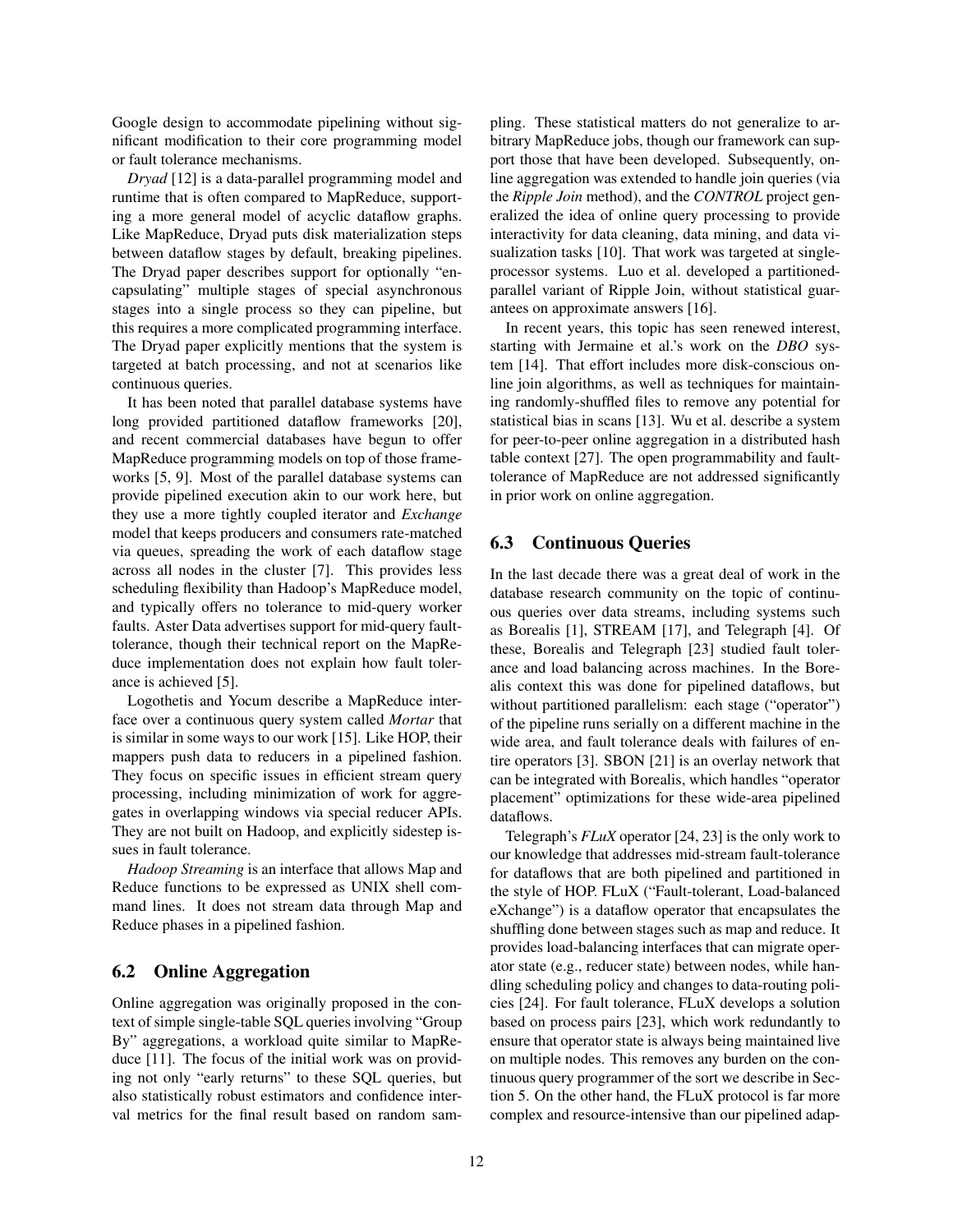tation of Google's checkpoint/restart tolerance model.

#### 7 Conclusion and Future Work

MapReduce has proven to be a popular model for largescale parallel programming. Our Hadoop Online Prototype extends the applicability of the model to pipelining behaviors, while preserving the simple programming model and fault tolerance of a full-featured MapReduce framework. This provides significant new functionality, including "early returns" on long-running jobs via online aggregation, and continuous queries over streaming data. We also demonstrate benefits for batch processing: by pipelining both within and across jobs, HOP can reduce the time to job completion.

In considering future work, scheduling is a topic that arises immediately. Stock Hadoop already has many degrees of freedom in scheduling batch tasks across machines and time, and the introduction of pipelining in HOP only increases this design space. First, pipeline parallelism is a new option for improving performance of MapReduce jobs, but needs to be integrated intelligently with both intra-task partition parallelism, and speculative redundant execution for "straggler" handling. Second, the ability to schedule deep pipelines with direct communication between reduces and maps (bypassing the distributed file system) opens up new opportunities and challenges in carefully co-locating tasks from different jobs, to avoid communication when possible.

Olston and colleagues have noted that MapReduce systems—unlike traditional databases—require "modellight" optimization approaches that gather and react to performance information during runtime [18]. The continuous query facilities of HOP enable powerful introspective programming interfaces for this: a full-featured MapReduce interface can be used to script performance monitoring tasks that gather system-wide information in near-real-time, enabling tight feedback loops for scheduling and dataflow optimization. This is a topic we plan to explore, including opportunistic methods to do monitoring work with minimal interference to outstanding jobs, as well as dynamic approaches to continuous optimization in the spirit of earlier work like Eddies [2] and Flux [24].

As a more long-term agenda, we want to explore using MapReduce-style programming for even more interactive applications. As a first step, we hope to revisit interactive data processing in the spirit of the CON-TROL work [10], with an eye toward improved scalability via parallelism. More aggressively, we are considering the idea of bridging the gap between MapReduce dataflow programming and lightweight event-flow programming models like SEDA [26]. Our HOP implementation's roots in Hadoop make it unlikely to compete with something like SEDA in terms of raw performance. But it would be interesting to translate ideas across these two traditionally separate programming models, perhaps with an eye toward building a new and more generalpurpose framework for programming in architectures like cloud computing and many-core.

### Acknowledgments

We would like to thank Kuang Chen, Akshay Krishnamurthy, and Mosharaf Chowdhury for their helpful comments. This research is supported by grants from the National Science Foundation and the Natural Sciences and Engineering Research Council of Canada.

#### References

- [1] ABADI, D. J., AHMAD, Y., BALAZINSKA, M., CETINTEMEL, U., CHERNIACK, M., HWANG, J.-H., LINDNER, W., MASKEY, A. S., RASIN, A., RYVKINA, E., TATBUL, N., XING, Y., AND ZDONIK, S. The design of the Borealis stream processing engine. In *CIDR* (2005).
- [2] AVNUR, R., AND HELLERSTEIN, J. M. Eddies: Continuously adaptive query processing. In *SIGMOD* (2000), pp. 261–272.
- [3] BALAZINSKA, M., BALAKRISHNAN, H., MADDEN, S., AND STONEBRAKER, M. Fault-tolerance in the Borealis distributed stream processing system. In *SIGMOD* (2005).
- [4] CHANDRASEKARAN, S., COOPER, O., DESHPANDE, A., FRANKLIN, M. J., HELLERSTEIN, J. M., HONG, W., KRISH-NAMURTHY, S., MADDEN, S. R., RAMAN, V., REISS, F., AND SHAH, M. A. TelegraphCQ: Continuous dataflow processing for an uncertain world. In *CIDR* (2003).
- [5] CIESLEWICZ, J., FRIEDMAN, E., AND PAWLOWSKI, P. SQL/MapReduce: A practical approach to self-describing, polymorphic, and parallelizable user-defined functions. In *VLDB* (2009).
- [6] DEAN, J., AND GHEMAWAT, S. MapReduce: Simplified data processing on large clusters. In *OSDI* (2004), pp. 137–150.
- [7] GRAEFE, G. Encapsulation of parallelism in the Volcano query processing system. In *SIGMOD* (1990).
- [8] GRAY, J., CHAUDHURI, S., BOSWORTH, A., LAYMAN, A., REICHART, D., VENKATRAO, M., PELLOW, F., AND PIRA-HESH, H. Data cube: A relational aggregation operator generalizing group-by, cross-tab, and sub totals. *Data Min. Knowl. Discov. 1*, 1 (1997), 29–53.
- [9] Greenplum: A unified engine for RDBMS and MapReduce, Oct. 2008. Downloaded from http://www.greenplum.com/download. php?alias=register-map-reduce&file= Greenplum-MapReduce-Whitepaper.pdf.
- [10] HELLERSTEIN, J. M., AVNUR, R., CHOU, A., HIDBER, C., OLSTON, C., RAMAN, V., ROTH, T., AND HAAS, P. J. Interactive data analysis with CONTROL. *IEEE Computer 32*, 8 (Aug. 1999).
- [11] HELLERSTEIN, J. M., HAAS, P. J., AND WANG, H. J. Online aggregation. In *SIGMOD* (1997), pp. 171–182.
- [12] ISARD, M., BUDIU, M., YU, Y., BIRRELL, A., AND FET-TERLY, D. Dryad: Distributed data-parallel programs from sequential building blocks. In *EuroSys* (2007).